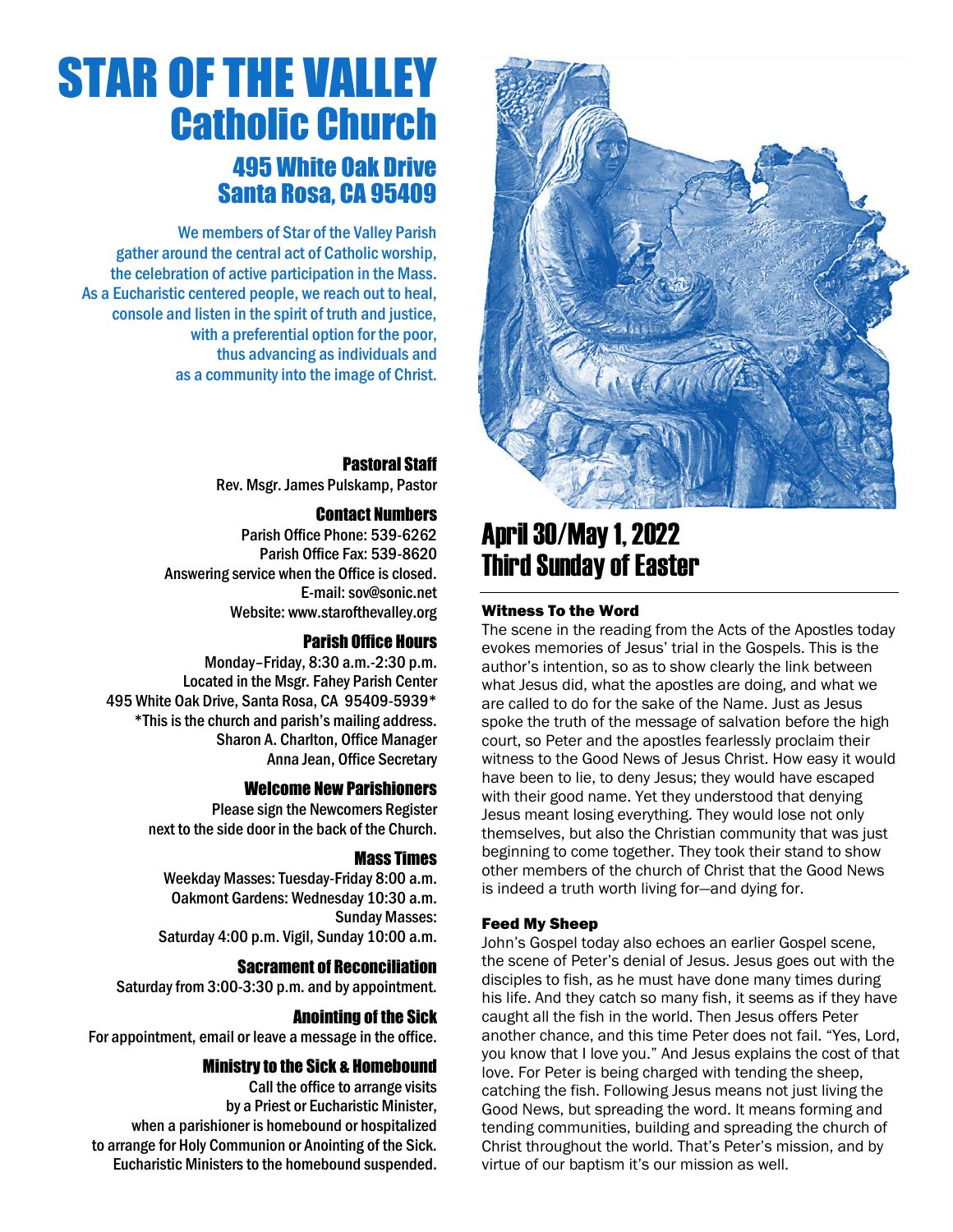

Sunday, May 1, 2022 Scripture Readings

Reading I: *Acts 5: 27-32, 40b-41*—God exalted Jesus as leader and Savior. Responsorial: *Psalm 30*—I will praise you, Lord, for you have rescued me. Reading II: *Revelation 5:11-14*—John

declares the glory of Jesus, the Lamb of God. Gospel: *John 21: 1-19*—When the disciples came ashore, they saw a charcoal fire with fish on it and bread.



#### May Crowning at Star of the Valley—Sunday, May 1

May Crowning is a traditional Roman Catholic ritual, a custom dear to our predecessors, held during the month of May. It is a solemn procession which will be done at the 10:00 a.m.

Mass this Sunday, May 1. At the close of the procession, outside in the Mary Garden, our statue of the Blessed Virgin will be crowned with flowers honoring Mary as "the Queen of May." The queen symbol was attributed to Mary because she was a perfect follower of Christ, who is the absolute 'crown' of creation.

Two boys from the parish, Xavier and Onario, will have the special honor of crowning the statue this year.

#### New Members Needed for the Pastoral Council

Our current Pastoral Council members deserve our sincere thanks for serving longer than their original terms in order to get our parish through the pandemic. They also deserve a well-earned break. This means we need, and are now looking for, new members.

The Parish Pastoral Council is an advisory group to the pastor. It assists him in pastoral planning. The planning process includes identifying pastoral needs in the parish, developing pastoral plans, implementing them and periodically evaluating our progress.

Inserted in this bulletin you will find a nomination form. If you have a love for Star of the Valley and its people, feel that the Spirit is calling you or some other parishioner to serve the parish in this way, please complete this form and submit it for consideration by May 16th, 2022. Permission needs to be obtained from a nominee who is not yourself. Nomination forms may be placed in the weekend collection baskets, dropped off at, or mailed to the Parish Office at 495 White Oak Drive, Santa Rosa, CA 95409.



#### Donut Sunday

This weekend, on May 1st, we hope to see you at the Monsignor Fahey Parish Center, before or after the 10:00 a.m. Sunday Mass, to visit and enjoy some juice, coffee, and donuts.

Thanks to our Men's Club for organizing this. If you would like to join the Star of the Valley Men's Club, please see their information on the literature table in the Parish Center, or contact Mike Apicella at 319-321-9836.



#### Happy Anniversary Monsignor!

Congratulations to Msgr. Pulskamp who celebrated the 55th Anniversary of his ordination to the priesthood on April 29, 2022.



#### Breakfast & Opportunities to Make a Difference

Star of the Valley Meal Teams are forming again to help Catholic Charities' effort in feeding the homeless at Sam Jones Hall. Volunteers are needed for

this Corporal Work of Mercy and others: calling the homebound, and driving the "car-less" to appointments.

Come to enjoy some breakfast (no charge,) and hear Margie Pettibone and Karen Stone, from Catholic Charities, talk about these opportunities, and learn how you can make a difference, Tuesday, May 10, at 8:45 a.m. at our Monsignor Fahey Parish Center. Please call Mike O'Callaghan at 707-888-6583 to sign up for the breakfast or for additional information.

Thank you, Mike O'Callaghan.



#### NEWS OUTSIDE THE PARISH Lake County Annual Outdoor Passion Play Third Weekend in May

If you want to feel the Power of our Lord, come and experience the Passion Play!

This year it will be held on Saturday and Sunday, May 14 and 15, 2022, from  $4:00$ to 6:00 p.m. in beautiful Lake County. Visit us at:

[www.lakecountypassionplay.org](http://www.lakecountypassionplay.org/), call 707-263-0349, or look at our Facebook page,

[www.facebook.com/PassionPlayLakeCo/](http://www.facebook.com/%20PassionPlayLakeCo/). Admission is free! Further information is on the bulletin board.

|                | This Weekend - April 30-May 1               |                                       | <b>Next Weekend -May 7-8</b><br>So bappy |                                         |
|----------------|---------------------------------------------|---------------------------------------|------------------------------------------|-----------------------------------------|
| <b>EMs:</b>    | 4:00 p.m.<br>Micki Sabourin                 | $10:00$ a.m.<br>Cristina Wadsworth    | 4:00 p.m.<br>Don Shelhart                | 10:00 a.m.<br>to see you!<br>Marge Lamb |
|                | Lectors: Sherry Rosevear                    | Mimi May                              | <b>Ted Sullivan</b>                      | Joyce O'Connor                          |
|                | Servers: Dennis Sabourin                    | John Dolan                            | <b>Bev Shelhart</b>                      | Jennifer Martinez                       |
|                | Greeters: Gloria Bowers<br>Jackie Kenilvort | <b>Esther Dolan</b><br>Joyce O'Connor | Kathleen Beirne<br>Tom Beirne            | Donna Forst & Cricket<br>Paula Scull    |
| <b>Ushers:</b> | Jan Rosshirt<br><b>Ted Rosshirt</b>         | Rick Ragan<br>TBD                     | Jack Luceti<br>TBD                       | Fritz Spotleson<br>TBD                  |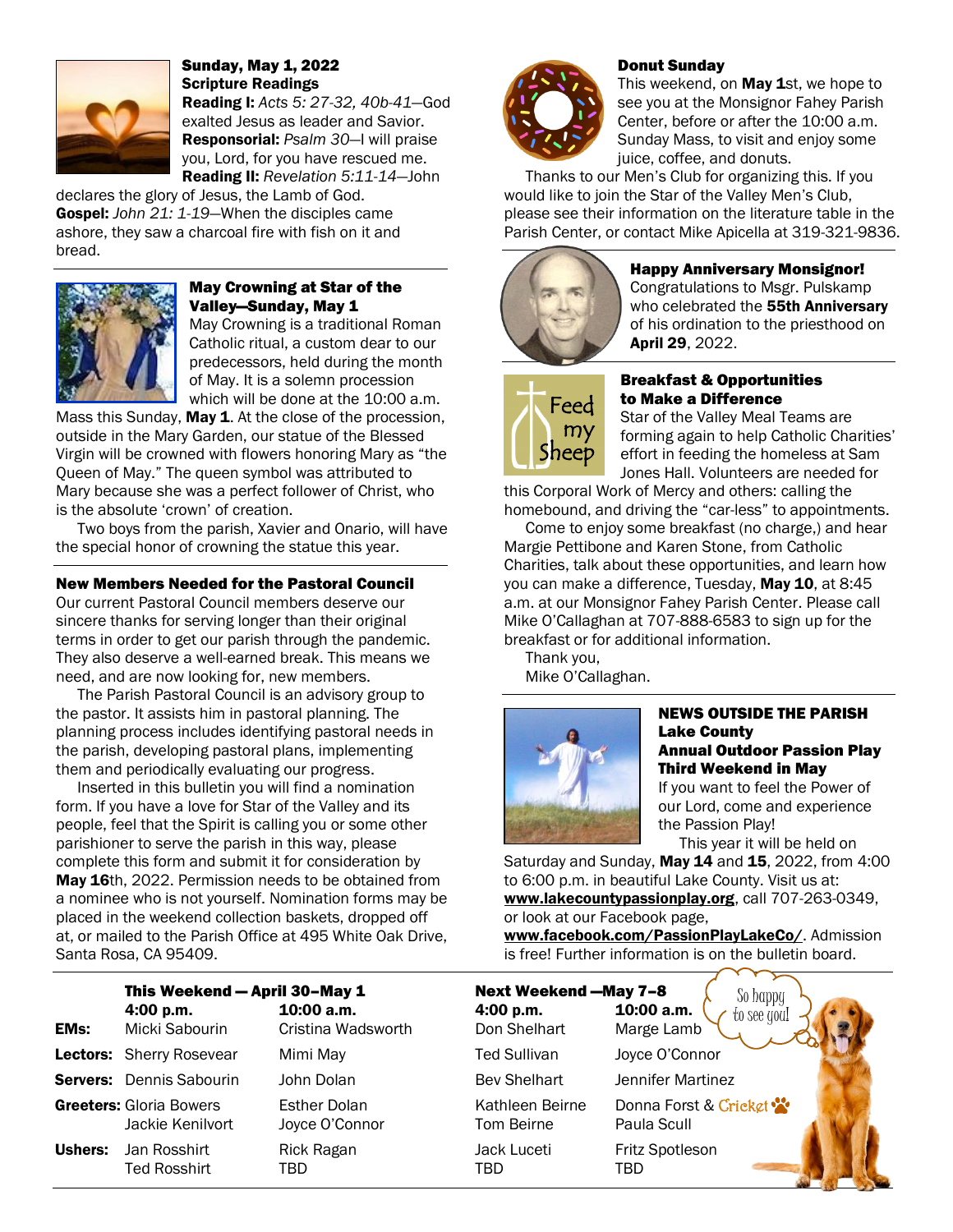#### MASS INTENTIONS—APRIL 30–MAY 8

| Sat   | 30 | 4:00  | <b>†Cres McCann</b>                     |
|-------|----|-------|-----------------------------------------|
| Sun   | 1  | 10:00 | <b>†Walter George (Carolyn George)</b>  |
| Mon   | 2  |       | <b>No Mass</b>                          |
| Tue   | 3  | 8:00  | †Sherry Busterna                        |
| Wed   | 4  | 8:00  | <b>†Carmen Sosa</b> (Frances Waska)     |
|       |    | 10:30 | O.G. For the People of the Parish       |
| Thurs | 5  | 8:00  | <b>†Elijah Davidson</b> (Iz Campbell)   |
| Fri   | 6  | 8:00  | <b>†Lincoln McCarthy (Maria</b>         |
|       |    |       | McCarthy)                               |
| Sat   | 7  | 4:00  | <b>†Carol Larsen (Joey Cuneo)</b>       |
| Sun   | 8  | 10:00 | <b>†Charlotte Muzio (Richard Muzio)</b> |

Please keep the sick, and those in need, in your prayers: Gail Barrett, Gloria Cerutti, Lola Danielli, Fran Dias, Frank Donovan, Fran Evans, Bob Flores, Mary Gorrell, Yvonne Hanlon, Mary Jo Henrikson, Barbara Hoffman, Bette Johnson, Dan Kenilvort, Jackie Kenilvort, Trula La Calle, Maureen Latimer, Charles Marchese, Eve Marcucci, Carolyn McKenna, Don McQuaid, Jacqua Miller, Liz Mullins, Lea Nelson, Karen O'Malley, Richard Peterson, Ray Pregent, Phyllis Rogers, Angela Saul, Magda Shelton, Elaine Smith, Ed Turpin, Mercedes Vegvary, Claire Vincent, William Wallace, Jim Warman, and Dolores Zeni.

Also pray for those who have died: Walter George, Elisa (Liz) Murray, and Peggy Pavone.

#### Pray for Priests in May

The May calendar of Prayers for Priests is on the Divine Mercy counter in church. Please pray for them as well as for new vocations to the priesthood and religious life.

Disciples To Do List: Catch fish; feed the sheep.

#### Weekly Collection Report

| Apr. 3  | Apr. 10 | Apr. 17  | <b>Weekly Goal</b> |
|---------|---------|----------|--------------------|
| \$6,319 | \$5,848 | \$10,379 | \$5,365            |

Note: The amounts consist of First collections, Parish Repair & Maintenance, and Holy Day collections received during the preceding week and weekend. Thank you for your continued generosity.

#### Second Collection

The second collection next weekend, May 7 & 8, is for Parish Repair & Maintenance.



#### Together Again

After two years of little to no contact due to the pandemic, thirty women of Star of the Valley gathered on Wednesday, April 20th to enjoy coffee, pastries and one another's company. During our gathering we shared ideas for going forward. Interest forms were filled out (see

below) and discussion followed. The first consensus was to name our gatherings "Women's Circle." We will post in the bulletin the ideas that were generated.

If you missed this meeting, please join us for our next gathering: Wednesday, May 18th at 10:30 a.m. at the Monsignor Fahey Parish Center.

If you are interested in joining the women of the parish, and would like to share your ideas for future activities, please fill out the form below and place it in the Women's Cirlce box in the parish center, drop it in the locked mailbox at the parish center, or mail it to Star of the Valley, Attn: Women's Circle, 495 White Oak Drive, Santa Rosa, CA 95409. We're excited to hear from you!